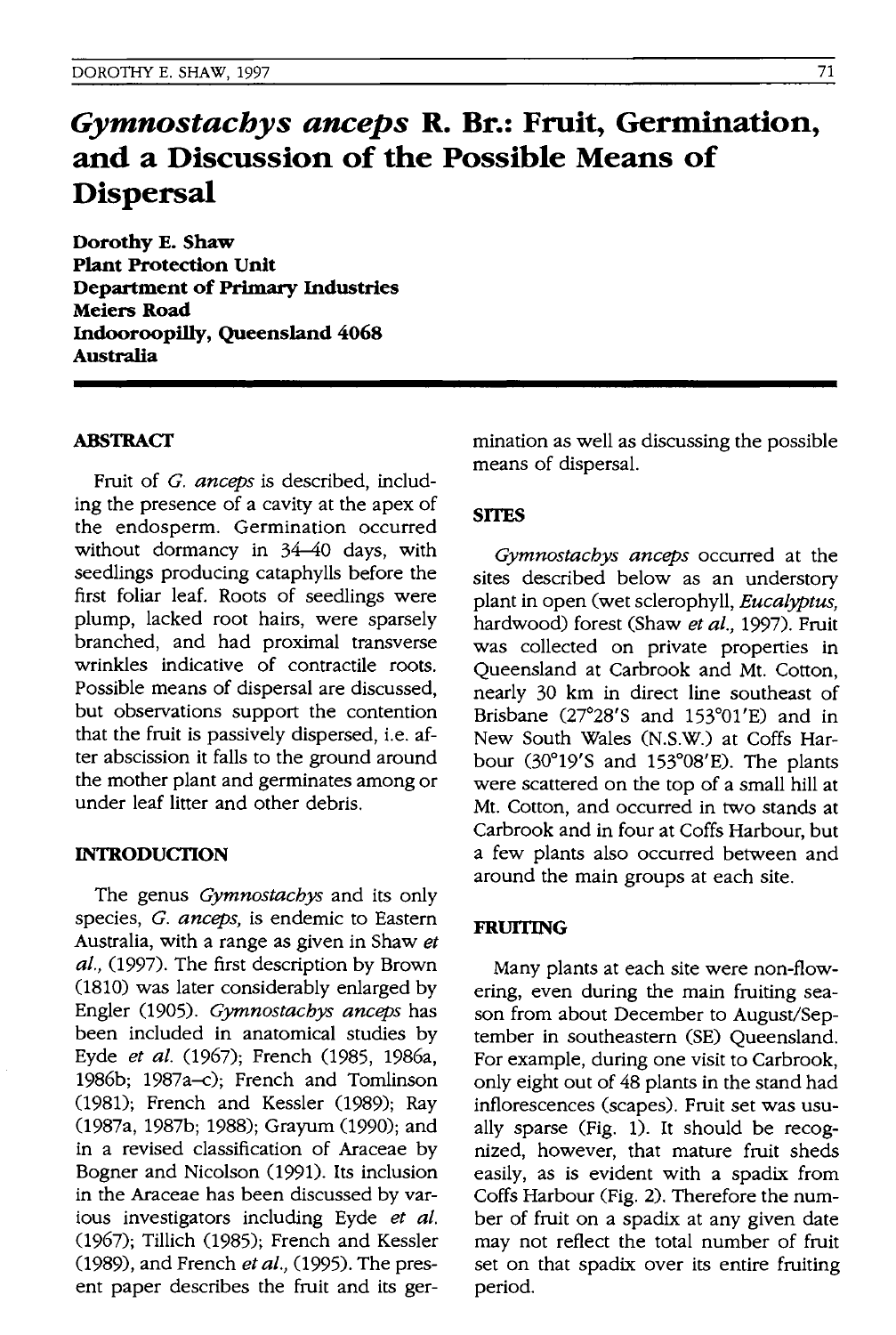

Fig. 1. Portion of scapes of C. *anceps*  with fruit.

#### **FRUIT**

Fruit was first visible to the naked eye as squat domes about 1.5 mm high, pale green but with a purple tip protruding from the tepals (Fig. 3). The mature fruit was attached at its broad end to the spadix (Figs. 1 and 2) and is therefore ovoid, whereas Engler (1905) figured the fruit as being attached at its narrow end. Very occasionally the fruit was obpyriform. The tip of the fruit had a conical point ('apiculatae' in Engler, 1905), set in a slight rise or in a flat or even slightly depressed area about 0.5 to 0.8 mm across, with the conical point extending beyond the shoulders.

The color of the immature fruit was green. During maturation the coat began to darken with the underexposed areas coloring last. The conical point itself, however, was dark purple throughout development. At an intermediate stage the partially-colored coat made the fruit appear grey very occasionally with a faint bluish tinge. Later the color deepened to purplish



black (about 17F6 in the Methuen Handbook of Color, Kornerup & Wanscher, 1967). When five grey fruit were partially embedded in moist soil, three turned purplish black in four days, one in six days and the last in eight days. When five green fruit were so placed, one was grey after four days, two were light purplish black after eight days and another had turned grey; after ten days two were purplish black and three grey, and after sixteen days all had turned purplish black.

Brown (1810) described the color of the fruit of C. *anceps* as "caeruleae" and Engler (1905) as "coeruleae." Stern (1973) defines "caeruleus" as "blue, especially the deep blue of the Mediterranean sky at midday." However, Lewis & Short (1958) define "caeruleus" as "dark colored, dark blue, dark green, caeruleum, azure. " "Purplish black" seems the most appropriate term for the color of the mature fruit examined. Some authors have described the color of the fruit as "blue," which may be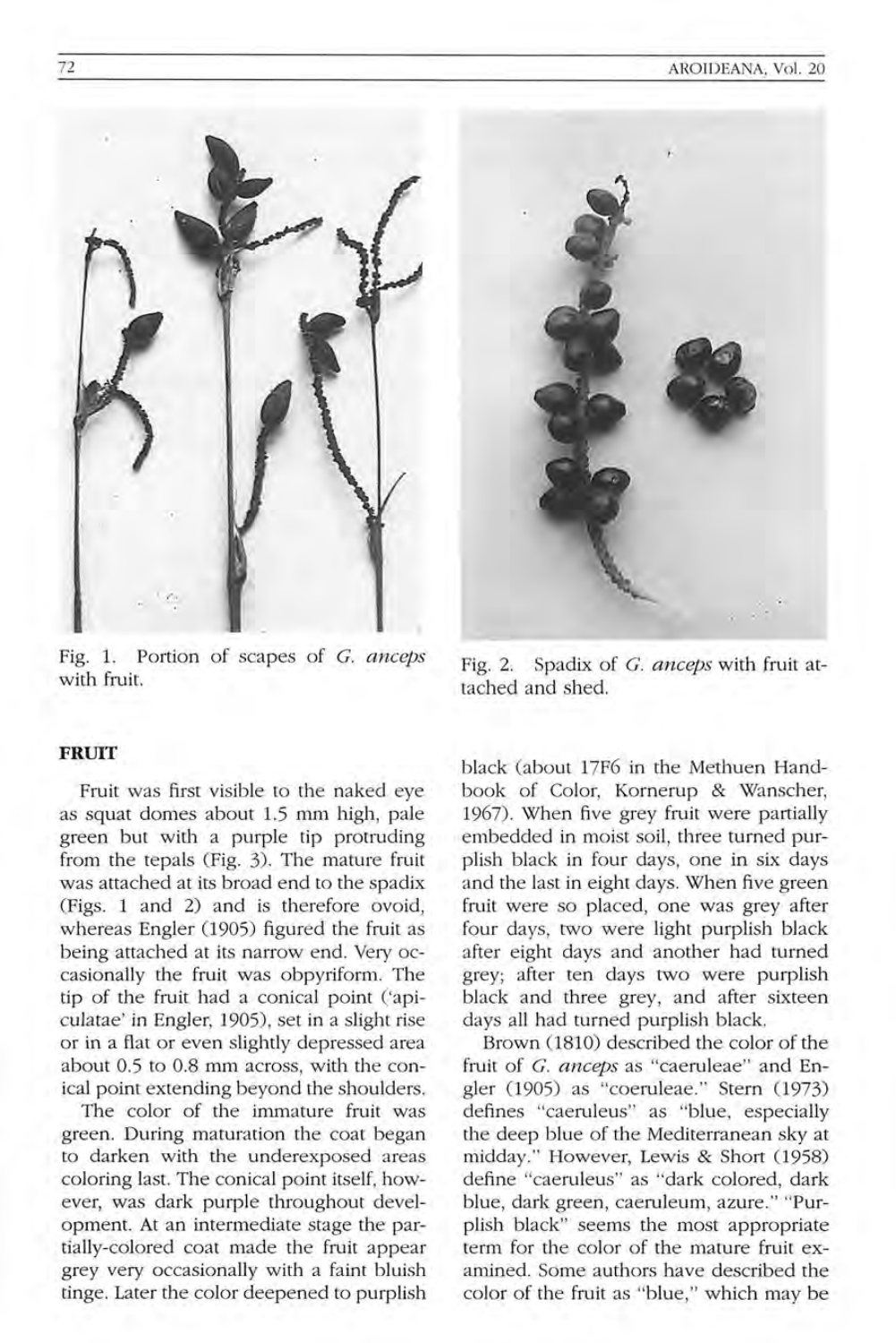

Fig. 3. Portion of spadix of C. *cmceps*  showing one developing fruit and many unfertilized florets.

an observed color but which was not encountered in the present study.

The fruit coat, which could be easily removed from the rest of the fruit, was about 0.4 to 0.6 mm thick. It consisted of an outer, soft, pigmented layer and an inner white, slightly translucent, soft layer traversed longitudinally from the base to the tip by vascular elements in the form of flattish white cords, some bifurcate, totalling about 14-16 and which could be lifted away from the pigmented layer with dissecting needles. Microscopically, the color of the outer fruit coat in thin sections was bright reddish purple, about 12C7 in Kornerup & Wanscher (1967). No starch granules were present in the seed coat.

Longitudinal median sections of fruit showed that the endosperm was firm and that a small cavity occurred just below the



Fig. 4. Longitudinal median views of four fruit of C. *anceps* showing cavity near apex of each endosperm.

tip (Fig. 4) somewhat similar to that described by Klotz (1992) in the mature embryo of *Orontium aquaticum* L. Microscopically the cells were packed with starch grains that were simple, round, oval to angular, mainly  $2-4 \mu m$  long by  $2-3 \mu m$ wide but up to  $13.3 \mu m$  long by up to 7.6 um wide.

The embryo was axile (central) in the mature fruit, pendulous from the distal half of the fruit, linear (i.e. several times at least longer than broad), not minute, fusiform to slightly clavate and about one-third to one-half the length of the endosperm. For example, in one fruit 11 mm long, the embryo was 5 mm long by 1.5 mm wide, while in another fruit 12 mm long, the embryo was 5.5 mm long by 1 mm wide. The embryo was white, often with a slightly bulbous greenish head towards the base of the fruit. The starchy embryo (Fig. 5d) could be easily lifted out of its lacuna with dissecting needles.

The sizes and weights of a sample of eleven fruit ex Carbrook collected in March were as follows: six purplish black fruit: 6-9 mm long by 4-6 mm wide, with mean weight of 0.1 g; green fruit: 7-11 mm long by 4.5-6 mm wide, with mean weight of 0.2 g. The sizes and weights of another group of 44 purplish black fruit ex Carbrook collected in April were: 6-15.5 mm long by  $4.5-9.5$  mm wide (with 28)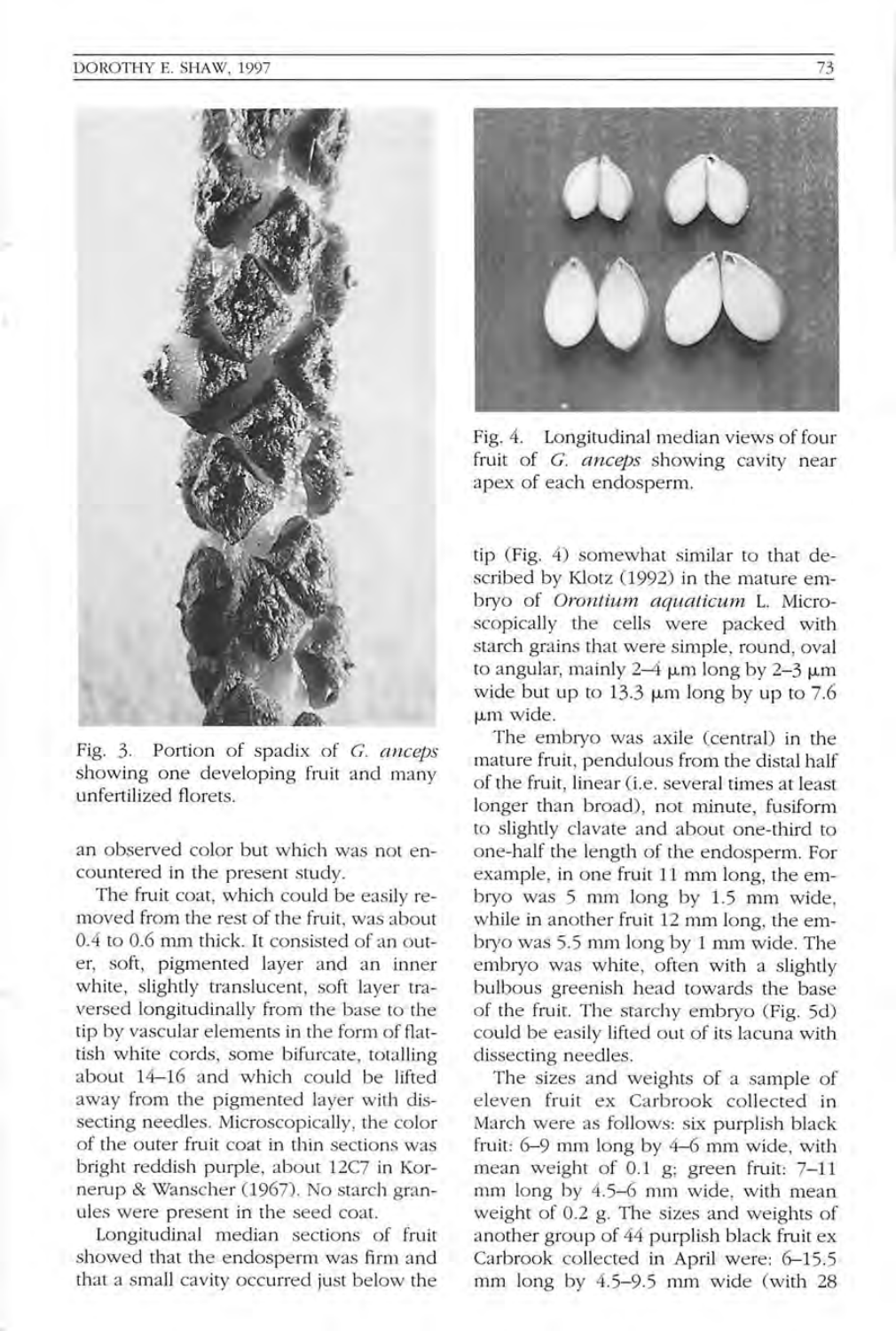

Fig. 5. Dissection of a mature fruit of *C. anceps:* a. One half of peeled fruit coat. b. Half of fruit after removal of coat, showing endosperm. c. Half of fruit with coat. endosperm with cavity at tip and lacuna near base after excision of embryo. d. Excised embryo (white).

fruit between 8 and 13 mm long) with weights from 0.12 to 0.72 g (with 26 fruit between  $0.2$  and  $0.4$  g).

The fruit is monospermous (with one seed), firmly succulent (starchy) and indehiscent (as the fruit does not split open to release the seed).

Purplish black fruit abscised naturally at the point of attachment of the spadix and fell to the ground. Purplish black fruit on scapes, collected in the field and placed in plastic bags, had sometimes abscised during transport to the laboratory. Mature fruit two days after collection, deliberately dropped into water from heights of 10, 20, 50 cm and 1 m sank immediately, as did a range of green fruit when dropped from a height of 50 cm. No odor was detected with the human nose, and small black ants *(Iridomyrmes sp.)* were not attracted to the fruit, which in any case, lacked elaiosomes.

# **GERMINATION**

Fruit was half embedded (with the long axis horizontal) at the surface of moist sterile soil in pots covered by Petri dish lids, and watered from basal saucers. After the appearance of the shoots the lids were removed and still later some of the seedlings were transplanted into the field.

The coats of fruit placed on moist soil began to decay after two weeks. By the time the first sign of germination occurred most coats had completely decayed, revealing the green endosperm, although occasionally the surface of the green endosperm was itself irregularly speckled purplish black. Fruit sown on 23 January showed the first sign of germination after 40 days. Fruit from the same collection sown on 29 April after being held at ambient temperature germinated in 34 days. Freshly collected fruit sown on 8 February showed the first sign of germination after 37 days. Fruit collected on 5 and 7 February germinated in 35 days. Purplish black fruit, collected on 18 April, held at ambient temperature and sown on 9 June were still viable and produced seedlings.

The first visible sign of germination was the appearance of the radicle at or near the basal end of the fruit. The pale green plumule later emerged through a "V" shaped slit in a short colorless sheath (perceptible under the stereomicroscope) on the upper side of the pale green hypocotyl. A sequence showing the progression of germination is shown in Figs. 6 and 7.

At this stage (Fig. 6) a few fruit still had the conical point at the apex intact, but in most the point had decayed, leaving a hole about 0.9 mm wide set in a brown ring of tissue 0.5 mm wide around the hole. In a few fruit the hole had enlarged to take up all the former apex of the fruit to the shoulders, as in the last fruit on the right in Fig. 6. This hole connected with the cavity at the tip of the endosperm.

The first cataphyll appeared on the side opposite to the attachment, followed by the second on the other side, a third often followed, and then the first foliar leaf (Figs. 6 and 7). The cataphylls were colorless with greenish tips but later became green throughout and showed lateral compression. Production of leaves of potted plants and field transplants was very slow; fruit sown on 18 April produced seedlings that at 9 months had only two or three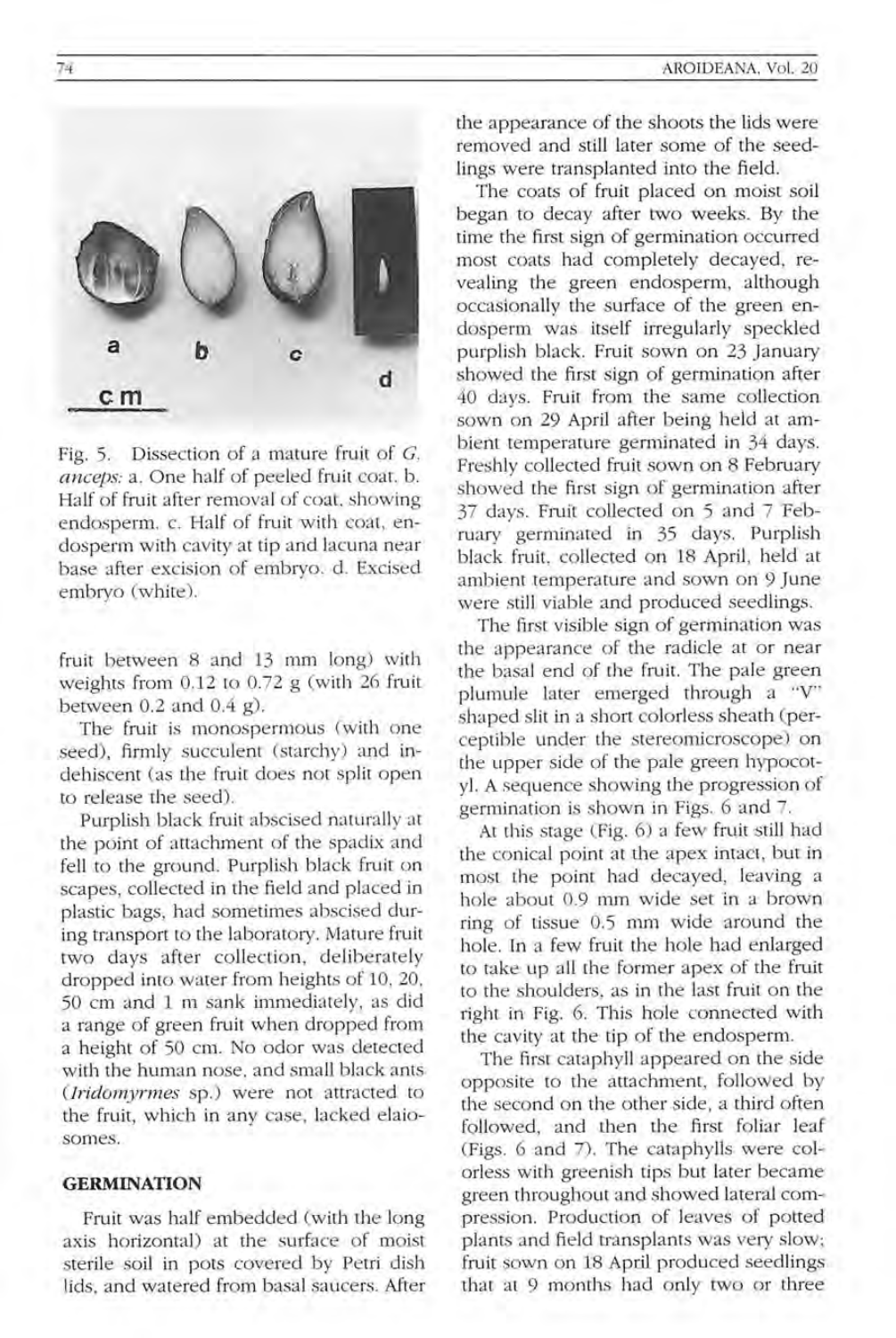

Figs. 6. Seedlings of G. anceps showing stages of gemination, with radicles and cataphylls. Last fruit on right with large hole at apex. Fig. 7. Later stages of gemination. Two larger seedlings with cataphylls and first leaves.

leaves each, the longest 42 cm. Seven seedlings raised in pots had a total of 19 leaves (mean of 2.7 leaves per plant, equivalent to 3.1 leaves per year) to 29 cm long, and 18 roots with six branches from four roots 10 1/2 months after sowing (Fig. 8).

The roots of all seedlings were plump, sparsely branched, and lacked root hairs (Fig. 8). **In** the Araceae, *Pistia sratiotes* L. has been recorded lacking root hairs (Schwarz, 1883; Tillich, 1985; and Shaw, *1992); Typhonodorum lindleyanum* Schott (Shaw, 1992) and now C. *anceps.* The seedling roots also had irregular proximal transverse wrinkles (Fig. 8) indicative of contractile roots which are being described in a separate paper.

At Carbrook young plants (Fig. 9) were found around established flowering and fruiting plants. Inspection of the roots of a few of these showed that they were not connected with the mature plants and were therefore probably seedlings.

#### **DISPERSAL**

Shelton (1980) stated that "It is not known as to how the seeds of C. *anceps*  are dispersed. It has been suggested that

they are dispersed by birds or water but this is only a supposition ."

In considering the dispersal of G. anceps, it should be noted that the fruit itself. being indehiscent, is the disseminule [the smallest unit of seed dispersal (Spjut, 1994)] or the diaspore (a term given to dispersal units such as pollen, seed, fruit, and other propagules).

Suites of morphological characteristics of diaspores that are broadly although not absolutely associated with particular dispersal modes or agents have been recognized, although, as Howe (1986) stated. these are at best marginally predictive. They have been summarized by van der Pijl (1982) [as listed by Tiffney (1986)] and form the basis of the discussion below.

Fruit of C. *anceps* does not have the features which often indicate wind-borne diaspores, such as smallness, or wings, plumes or hairs, or other means of increasing the surface area. The fruit is also too heavy to be normally wind-borne, and although very high winds might deflect some of the smaller fruit, it would probably be incidental although not without import.

Fruit of C. *anceps* does not have any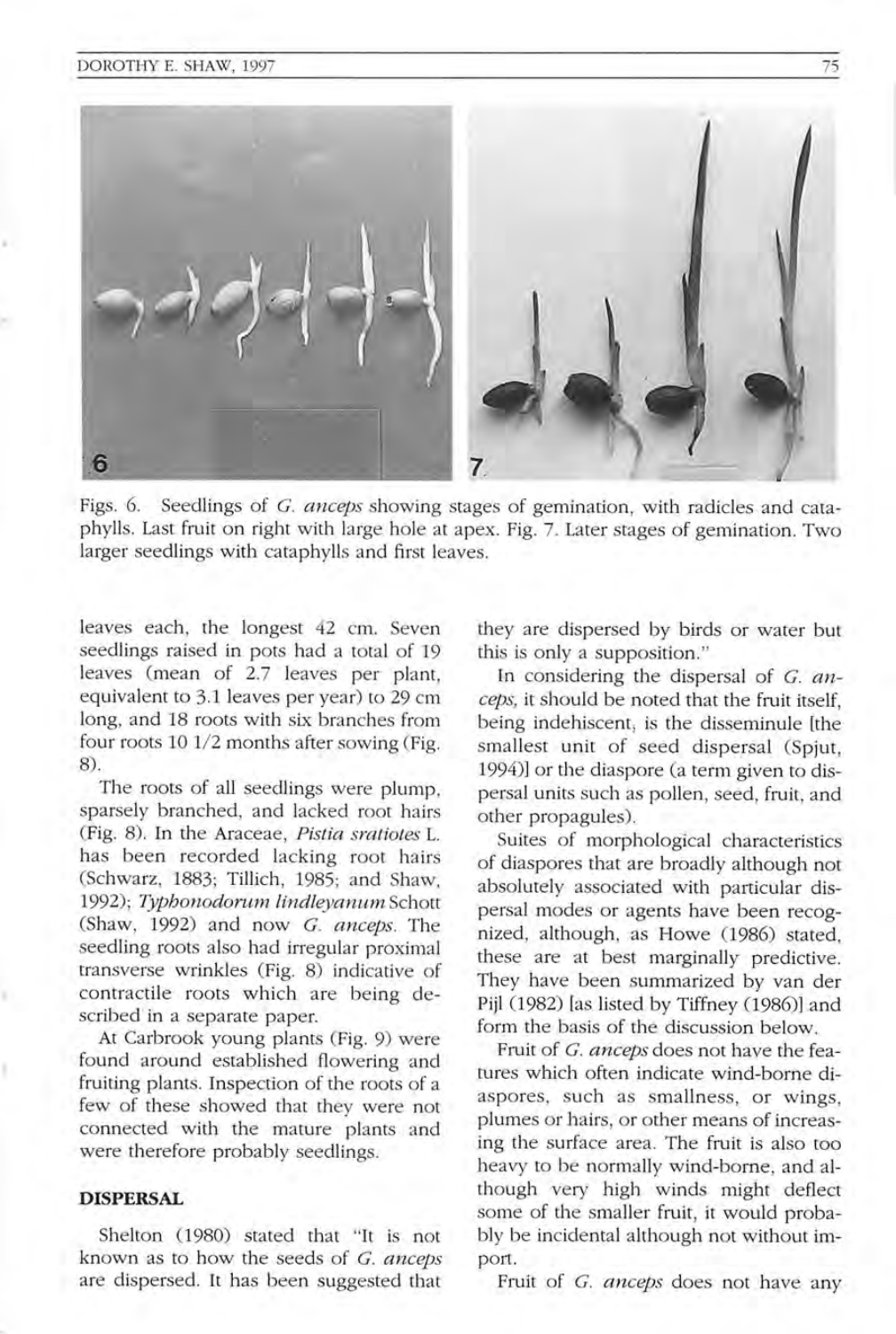

Fig. 8. Seedlings of *C. anceps* showing proximal transverse wrinkles, sparse branching, and absence of root hairs; 10½ months-old.

specific adaptation for flotation, and it is unlikely that the fruit are water-borne diaspores, especially as fruit sank immediately when deliberately dropped into water. Of course, fruit lying on, in, and under leaf litter could be carried by surface runoff if the water were deep enough and the flow sufficiently strong, although if such did occur it would also probably be incidental although again not without import.

*Cymnostachys anceps* does not have any mechanism for active dispersal, as the fruit is not sticky and lacks hooks or stiff hairs, so it is unlikely to be transported on the outer surface of animals. Nor are there any oil or fat-rich elaiosomes that might attract ants, nor is it brightly colored or strongly scented and so is unlikely to attract reptiles.

It would also seem unlikely that the fruit would be dispersed by birds or mammals, because, even if eaten, it lacks a hard protective shell about the kernel necessary to protect the embryo during digestion.

It does not appear, therefore, that the fruit of *C. anceps* falls readily into any of the above modes. The presence of what appear to be seedlings (Fig. 9) has been noted in the vicinity of mature plants and this supports the contention, based on observations during the present study, that the fruit falls to the ground around the mother plant and germinates among or under leaf litter and other debris. Some plant species do have very limited distribution, with limitation of dispersal to the already occupied, obviously suitable spot. The stands at Mt. Cotton, Carbrook, and Coffs Harbour occupied by *C. anceps* are obviously 'suitable spots'.

The fact that germination occurs without dormancy means that fallen fruit are probably not long-term members of the soil seed bank. That is, their presence on or in soil as fruit would probably not be much longer than 5 to 6 weeks before the appearance of the radicles and plumules, if their behavior in nature is similar to that under laboratory conditions.

The above discussion refers specifically to what might be called local dispersal. **It**  does not directly (although some of the lo-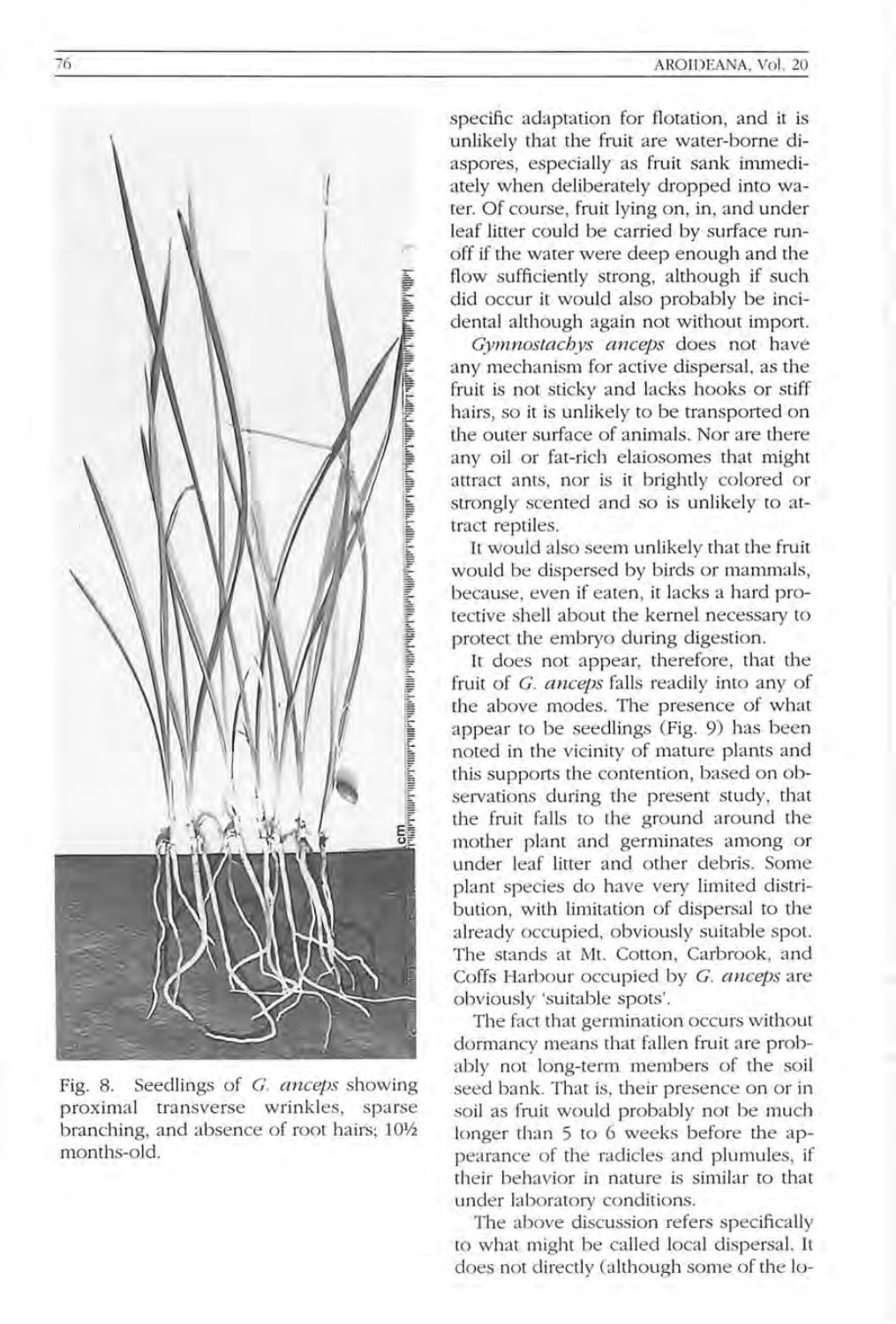

Fig. 9. Two presumed seedlings (arrowed) of G. *anceps* at Carbrook, after partial removal of surface debris.

cal factors may be important) address the question of the geographical distribution of the species, which covers a range of over 2,000 km in Eastern Australia (Shaw *et al.*, 1997) and which is non-continuous with small and large breaks within areas and large breaks between regions.

#### **ACKNOWLEDGMENTS**

Grateful thanks are extended to the following: M. Gregory, Royal Botanic Gardens, Kew, for literature assistance; owners of private properties for permission to inspect and sample; A. G. Floyd, L. I. Forsberg and J. Hope for field assistance; K. J. Houston for ant identification; L. Pedley for the Latin translations of Brown (1810) and Engler (1905); the Chief Botanist, Queensland Herbarium, for permission to examine herbarium specimens and the Center Coordinator, Plant Protection Unit, for facilities during the study.

## **UTERATURE CITED**

- Bogner, J. & D. H. Nicolson. 1991. A revised classification of Araceae with dichotomous keys. *Willdenowia 21:35-* 50.
- Brown, R. 1810. *Prodomus Florae Novae Hollandiae et Insulae van Diemen,*  337 1960 Facsimile by Whe1don and Wesley, Codicote, Herts., U.K.
- Engler, A. 1905. *Das Pjlanzenreich. Araceae-Pothoideae,* Heft 21. Berlin .
- Eyde, R. H., D. H. Nicolson & P. Sherwin. 1967. A survey of floral anatomy in Araceae . *A mer.* I *Bot. 54:478-497.*
- French, J. C. 1985. Patterns of endothecial wall thickenings in Araceae: subfamilies Pothoideae and Monsteroideae. *Amer. 1. Bot.* 73:472-486.
- --- . 1986a. Patterns of stamen vasculature in Araceae. *Amer. J. Bot.* 73: 434-449.
- -. 1986b. Ovular vasculature in Araceae. *Bot. Gaz. 147:478-495 .*